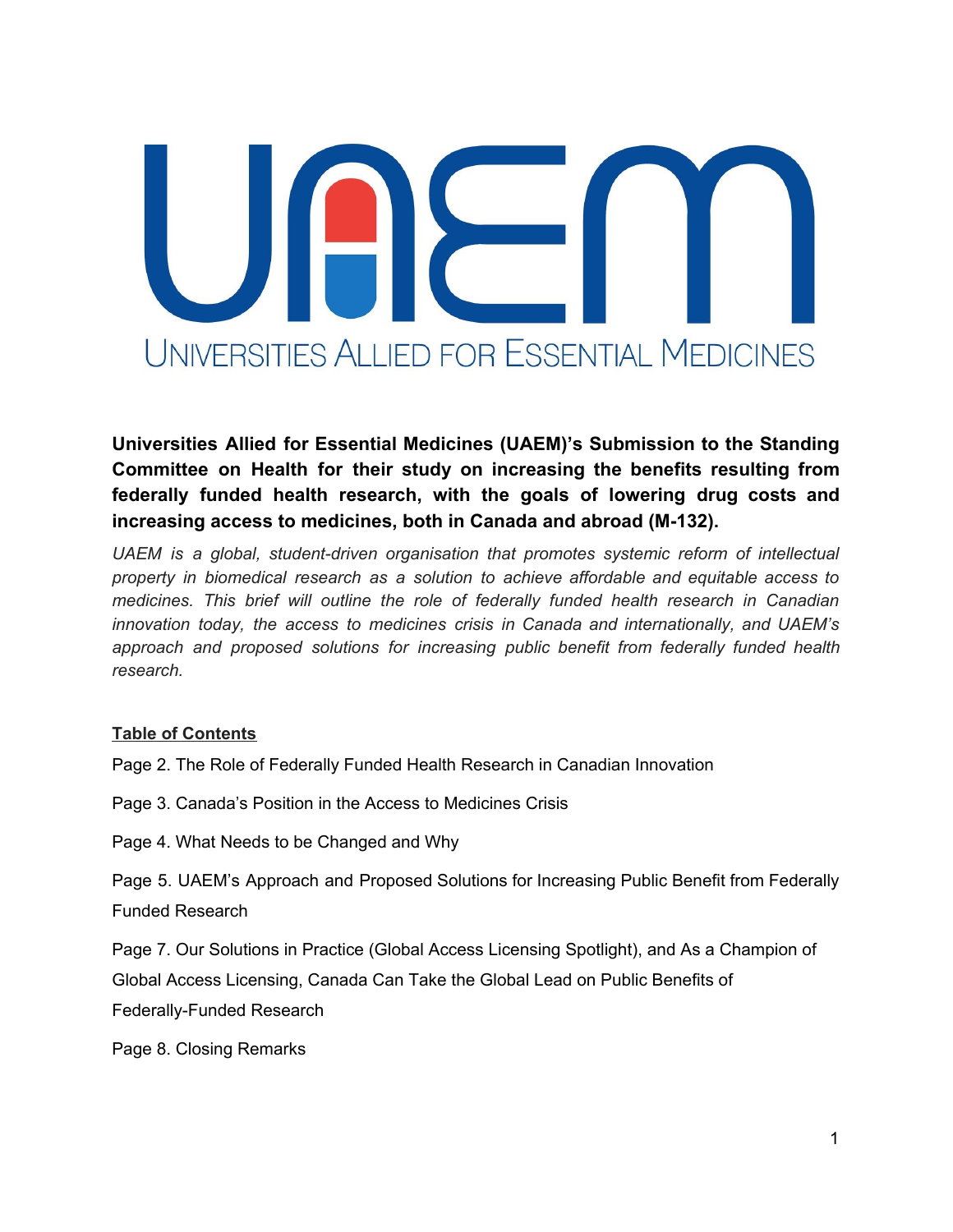# **The Role of Federally Funded Health Research in Canadian Innovation**

Publicly funded research drives the discovery of the most innovative, life-saving medicines. In 2014, Canadian universities invested \$13 billion in research and development (R&D), accounting for 40 percent of total Canadian  $R&D.<sup>1</sup>$  Canadian research undertaken at publicly funded institutions has led to some of the most important pharmaceutical discoveries of the 20th century, including insulin (life-saving treatment for diabetes), lamivudine (key antiretroviral HIV/AIDS drug) and Rh immunoglobulin (treatment for Rh disease, which is fatal for infants).<sup>2</sup> As the primary generators of scientific research, publicly funded institutions can and must ensure that all Canadians can afford to access the results of their scientific discoveries. Universities especially have the mandate to serve the public good and their policies should reflect that. By changing their licensing practices and placing patients above profits, universities and other publicly funded institutions can choose to commercialize their biomedical discoveries in ways that promote access, not prohibit it.

The Canadian Institutes for Health Research (CIHR) is Canada's main funder of biomedical research. Every year, the CIHR invests \$1 billion into more than 13,000 health science researchers and trainees to fund innovative research into both basic and applied science.<sup>3</sup> In April 2017, Canada's Fundamental Science Review Panel released a report calling for the government to increase funding for Canadian research.<sup>4</sup> The government responded by making a bold investment in research in the 2018 budget, with \$354.7 million in new funding for the CIHR over the next 5 years.<sup>5</sup> This is a public investment. If Canadians cannot access the results of this investment, it has not served its purpose. Investment in Canadian biomedical research should advance the health of Canadians, not increase the profit margins of pharmaceutical corporations exploiting taxpayer dollars.

As it stands, there are no policies attached to the results of federally-funded innovation that mandate access to affordably-priced products, promote follow-on innovation, and ensure that the value of taxpayers dollars invested ensures returns that benefit society.

Despite the existence of the *Tri-Agency Open Access Policy on Publications*, (CIHR, the Natural Sciences and Engineering Research Council of Canada (NSERC) and the Social Science and Humanities Research Council (SSHRC)), there is no harmonized policy addressing Global

<sup>&</sup>lt;sup>1</sup> "Facts and Stats." Universities Canada. Accessed Feb 8. 2018. Source:

https://www.univcan.ca/universities/facts-and-stats/

<sup>2</sup> "Milestones in Canadian Health Research." CIHR. March 2017. Source:

http://www.cihr-irsc.gc.ca/e/35216.html

<sup>3</sup> "Health Research for Canadians." Canadian Institutes of Health Research. November 2016. Source: https://www.youtube.com/watch?v=tBL8PJBgbo4

<sup>4</sup> "Investing in Canada's Future - Strengthening the Foundations of Canadian Research." Advisory Panel for the Review of Federal Support for Fundamental Science." 2017. Source:

http://www.sciencereview.ca/eic/site/059.nsf/vwapj/ExecSummary\_April2017-EN.pdf/\$file/ExecSummary\_ April2017-EN.pdf

<sup>5</sup> "Significant Investments in Budget 2018 will Revitalize Canadian Scientific Research." U15 Group of Canadian Research Universities. February 2017. Source:

http://u15.ca/sites/default/files/u15\_press\_release\_-\_budget\_2018\_revitalize\_final\_0.pdf.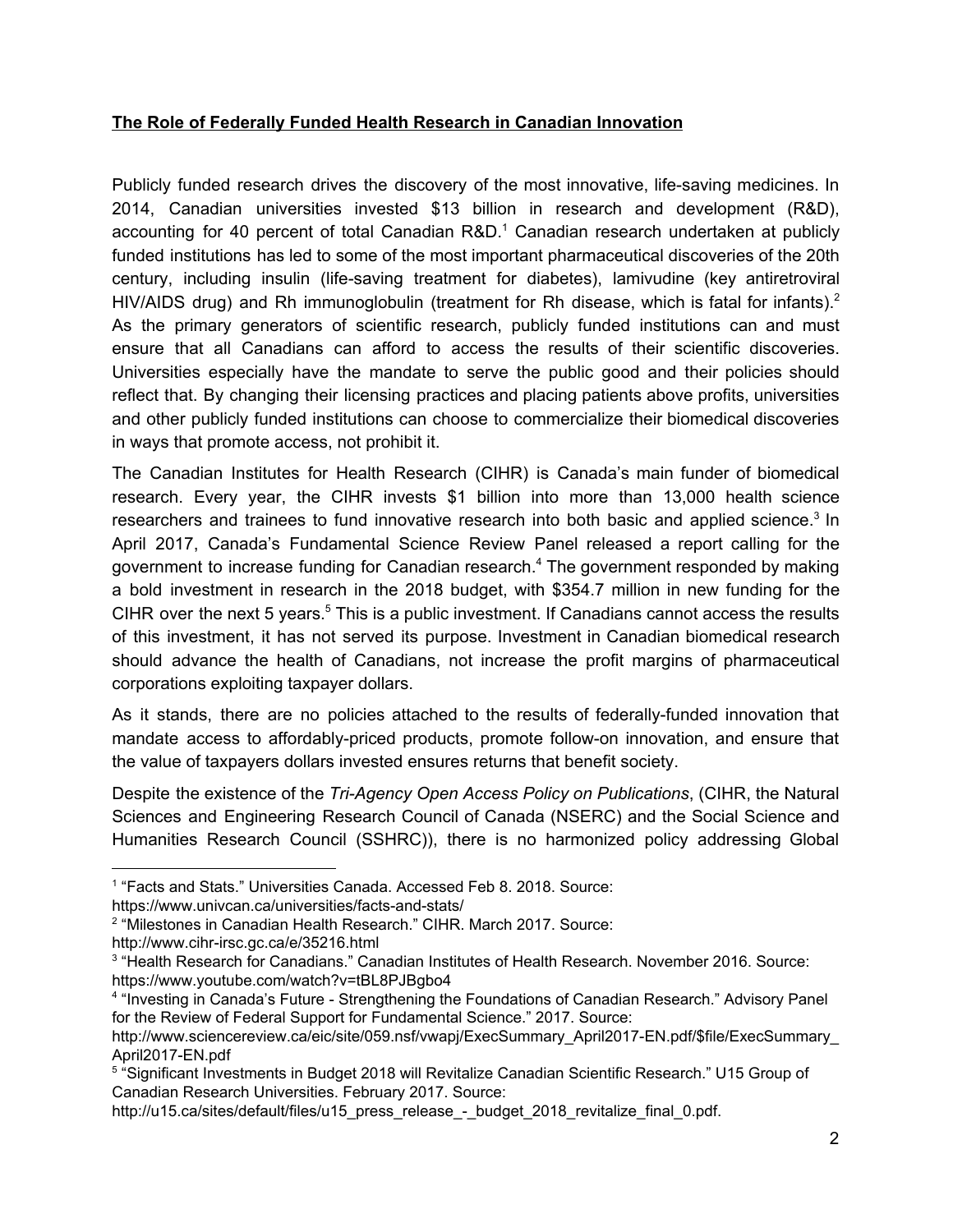Access Licensing (GAL) of biomedical research. These existing federal agencies do not retain or claim any ownership of intellectual property. Thus, universities and other publicly funded institutions currently commercialize the results of taxpayer-funded research with little transparency, accountability, or oversight.

The federal government's commitment to open access publishing is critical and serves as a basis for extending this commitment downstream, to the translation of the results of publicly funded research. Open access publishing and data sharing enable rapid, widespread dissemination of research results, reduce research duplication and waste, and encourage collaboration, all of which speed scientific advancement. But what is the point of rapid and efficient scientific research, if the resulting products are not accessible to the people who would benefit from them? With no conditions to protect access and promote follow-on innovation attached to the products of federally-funded biomedical research, the risk remains that biomedical innovations developed in our own country will be out of reach for the average Canadian.

# **Canada's Position in the Access to Medicines Crisis**

The World Health Organization (WHO) defines access to medicines as "having drugs continuously available and affordable at public or private health facilities or drug outlets that are within one hour's walk of the population." $6$  One-third of the world's population lacks access to basic essential medicines, and the most frequently cited reason for lack of access to essential medicines is unaffordability.<sup>7</sup> Canada must act to lower drug prices, enable competition and accountability for end-product affordability of the results of taxpayer funded research. Here, we provide two current examples of the severe lack of access to life-saving drugs and describe how their patents block patients from accessing the treatment they need.

1) Lack of generic competition keeps life-saving insulin unaffordable for world's majority, 100 years later

Insulin, a life-saving and essential diabetes medication, was developed at the University of Toronto, a publicly-funded Canadian university, yet this essential medication is unaffordable for 50% of people who depend on it to live. $8$  The Canadian discoverers sold the insulin patent to their university for a symbolic \$1 each, with the vision of ensuring access to this essential medicine.<sup>9</sup> However, the University of Toronto exclusively licensed the right to manufacture insulin to Eli Lilly. Eli Lilly, along with two other major pharmaceutical corporations, have since

<sup>6</sup> "Access To Essential Medicines As Part Of The Right To Health." 2017. World health Organization. Source: http://www.who.int/medicines/areas/human\_rights/en/

<sup>7</sup> "2000–2003 Framework For Action In Essential Drugs And Medicines Policy." World Health Organization. 2000. Source: http://apps.who.int/medicinedocs/pdf/whozip16e/whozip16e.pdf <sup>8</sup> "Fact Sheet 1: Inequities and Inefficiencies in the Global Insulin Market". 2015. Health Action International. Source:

http://haiweb.org/wp-content/uploads/2015/11/ACCISS-Fact-Sheet-1-Inequalities-in-Insulin-Market.pdf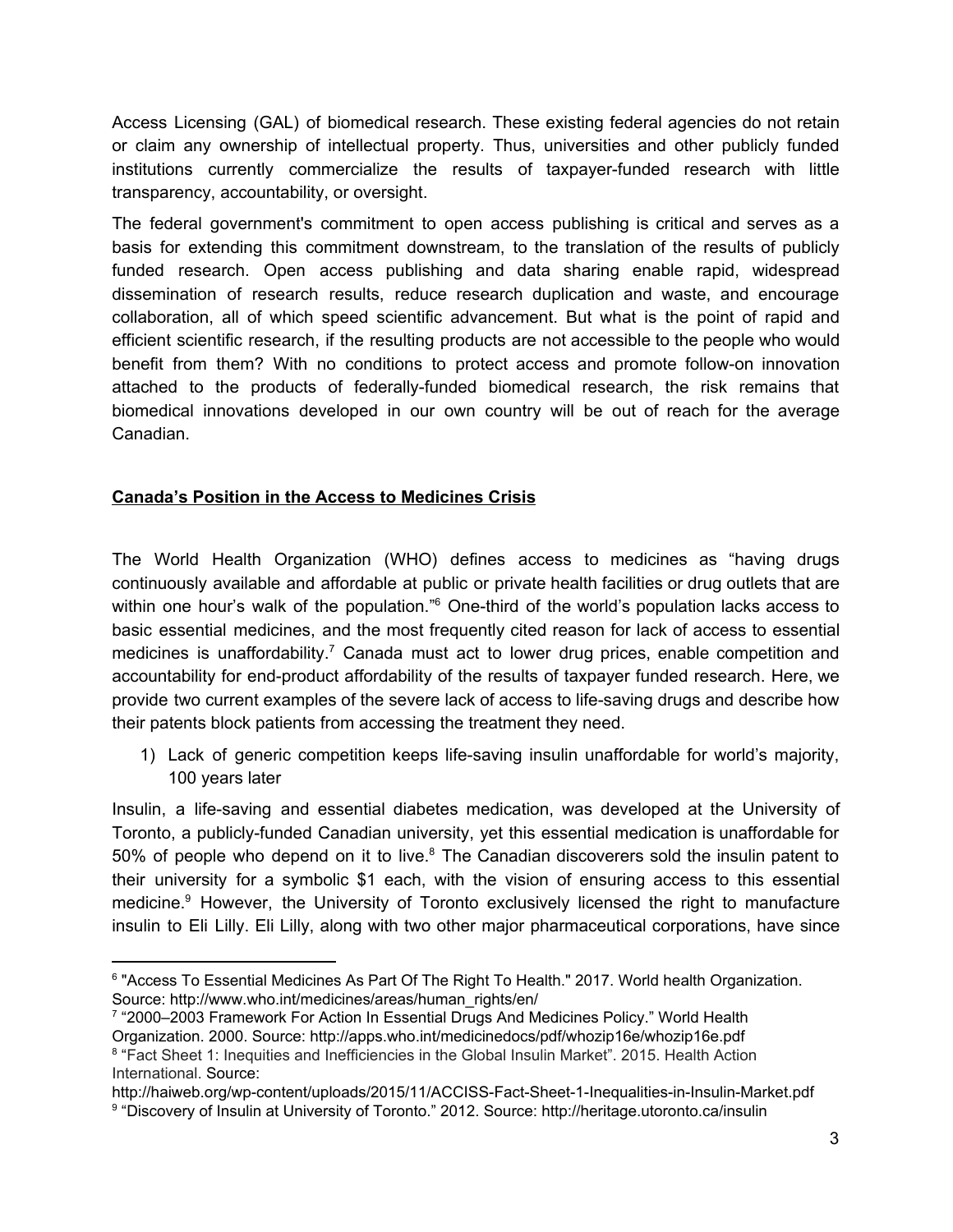made successive reformulations to maintain patent monopolies on this drug. Today, nearly a century after this transformative discovery was made, 57% of Canadians with diabetes report not adhering to their prescribed treatment because they cannot afford their medication.<sup>10</sup> Globally, the most common cause of death for a child with type 1 diabetes is a lack of access to insulin.<sup>11</sup> The example of insulin pricing is indicative of a broader issue: rapidly increasing cost of medications leads to unaffordability and a lack of access to essential medicines.

2) Patent exclusivity stymies timely development of Ebola vaccine

As the Ebola epidemic raged in West Africa in 2014, the most promising vaccine candidate, developed by Canadian researchers at the Public Health Agency of Canada's National Microbiology Laboratory, sat on a shelf. If the vaccine candidate, now known to be 100% effective in preventing Ebola infection in humans, had been non-exclusively licensed, other manufacturers could have begun testing and developing the vaccine earlier -- even while the original licensee did not respond.

Given that CIHR's mandate is to "*excel...in the creation of new knowledge and its translation into improved health for Canadians, more effective health services and products and a strengthened Canadian health care system*", Canada needs to rethink its patenting and 12 licensing processes to ensure that citizens--both domestic and international--have access to the essential medicines they need. We can do this by ensuring that all CIHR research grants require end-product affordability where the technologies have been developed using taxpayer funds, and require non-exclusive patent licensing in the majority of licensing situations to promote more rapid and collaborative innovation in Canada, while ensuring a competitive supply of affordable medicines to Canadian patients.

The Health Committee has been tasked with the mission to study ways of increasing public benefit from federally funded health research. In order to do this, we will identify parts of the R&D process that can be improved to elicit significant nationwide and global effects.

# **What Needs to be Changed and Why**

As many as 1 in 10 Canadians cannot afford their prescription medicines.<sup>13</sup> On average, Canadians pay 30% more for medications (both generic and patented) than other OECD countries, excluding the United States.<sup>14</sup> Many of these medicines, unaffordable to both patients

<sup>10</sup> "The Burden of Out-of-Pocket Costs for Canadians With Diabetes." Canadian Diabetes Association. Source:

https://www.diabetes.ca/CDA/media/documents/publications-and-newsletters/advocacy-reports/burden-of -out-of-pocket-costs-for-canadians-with-diabetes.pdf

<sup>11</sup> Gale EA. Dying of diabetes. *Lancet*. 2006; 368:1626–1628.

<sup>&</sup>lt;sup>12</sup> "Funding Overview." CIHR. Source: http://www.cihr-irsc.gc.ca/e/37788.html

<sup>&</sup>lt;sup>13</sup> "The effect of cost on adherence to prescription medications in Canada." Canadian Medical Association Journal. 2012. Source: http://www.cmaj.ca/ content/184/3/297.

<sup>&</sup>lt;sup>14</sup> "Comparison of Canadian prices to foreign prices," in Annual Report 2013. Patented Medicine Prices Review Board. 2014. http://www.pmprb-cepmb.gc.ca/view.asp?ccid=938#1765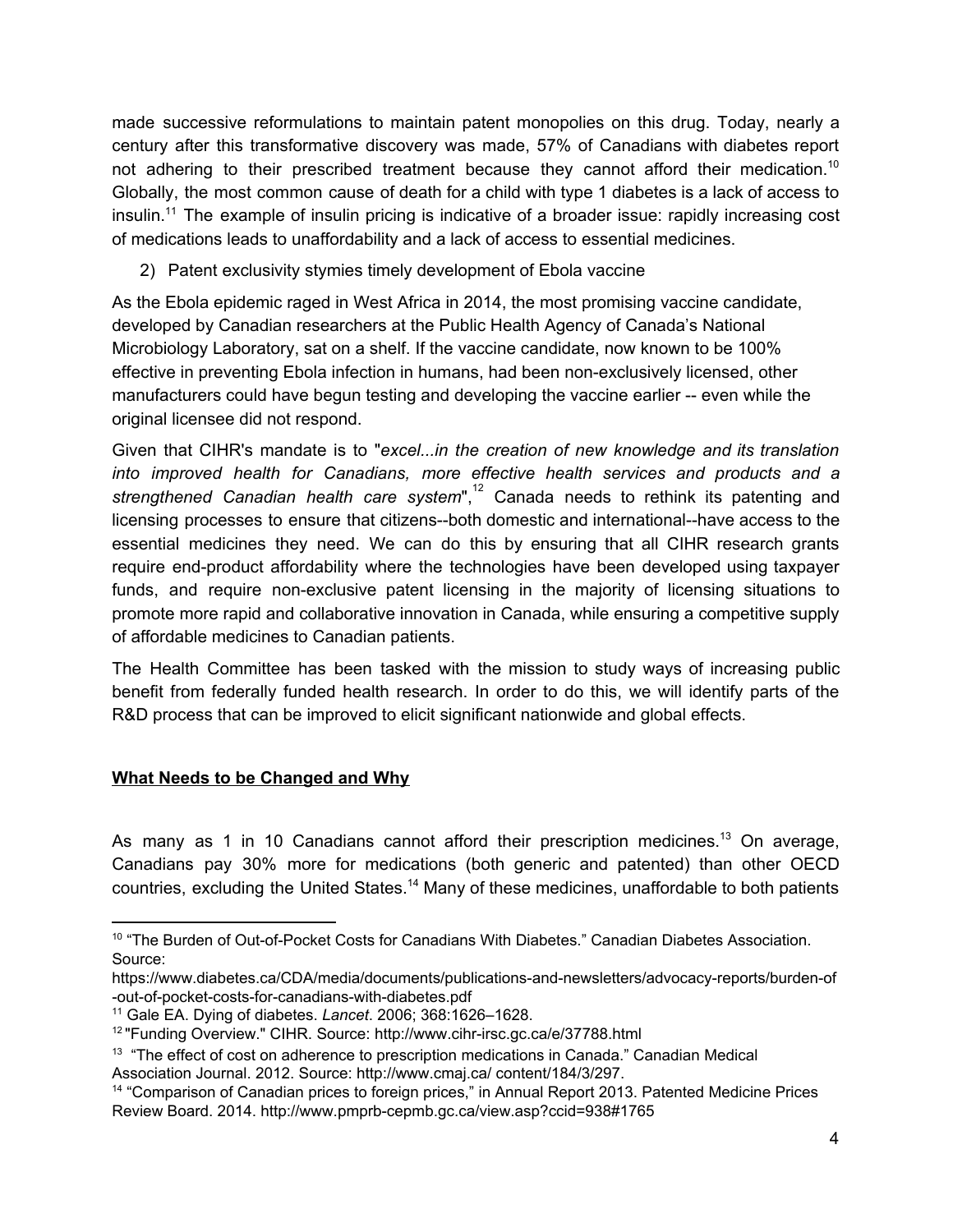and governments, were developed in whole or in part with public funds at universities and other publicly-funded research institutions.<sup>15</sup> Despite the vast amount of public capital that contributes to the development of effective and lifesaving treatments, the end products of our research are currently privatized and monopolized. When a new biomedical innovation shows promise, institutions often licence the rights to a biotech company, which typically acquires exclusive rights to further develop and sell the resulting product. This exclusivity is one factor that is driving the price of medicines by limiting competition which typically lowers prices. Exclusive licensing of medications and lack of genetic competition means that patent holders can arbitrarily inflate drug prices, regardless of the cost of R&D (the R&D-to-sales ratio of the pharmaceutical industry in Canada hovers around a shockingly low 5%) and regardless of the effect on Canadians.<sup>16</sup> This increases financial burden on Canada's healthcare system and is an unjust use of valuable taxpayer dollars.

# **UAEM's Approach and Proposed Solutions for Increasing Public Benefit from Federally Funded Research**

We now present UAEM's approach to the problem, using the two lenses of access and innovation.

#### **a. Access**

The Health Committee aims to lower drug costs and increase access to medicines, both in Canada and globally. Generally speaking, lowering drug costs will require changes at the licensing level or at the market level, or both. A licensing change is an upstream change in the drug development pipeline. Market price controls, on the other hand, are downstream changes. A licensing change would require non-exclusivity to ensure affordability of the final product. Price controls require imposing limits at the market level that go beyond the work of the Patented Medicines Prices Review Board (PMPRB), the body in charge of regulating Canada's patented drug prices, requiring and taking into account data regarding national public investment in the development of new medicines.

UAEM recommends the adoption and implementation of a "Global Access Licensing" (GAL) framework as a solution to the high prices of publicly funded medicines. This framework is already in use at many Canadian institutions and worldwide. This type of framework would challenge the patent exclusivity and monopoly-based model that is promoted by pharmaceutical corporporations, which currently takes advantage of publicly funded discoveries and drives high drug prices. Adoption of a GAL framework would involve incorporating requirements into funding such as grants for federally funded research, ensuring that the final product is made available at

<sup>&</sup>lt;sup>15</sup> "Addressing Global Health Inequities: An Open Licensing Approach for University Innovations." Yochai Benkler. Berkeley Technology Law Journal. January 2005. Source:

http://digitalcommons.law.yale.edu/cgi/viewcontent.cgi?article=4057&context=fss\_papers <sup>16</sup> "Annual Report 2015." Patented Medicines Prices Review Board. p47. Source:

http://www.pmprb-cepmb.gc.ca/CMFiles/Publications/Annual%20Reports/2015/2015\_Annual\_Report\_Fin al\_EN.pdf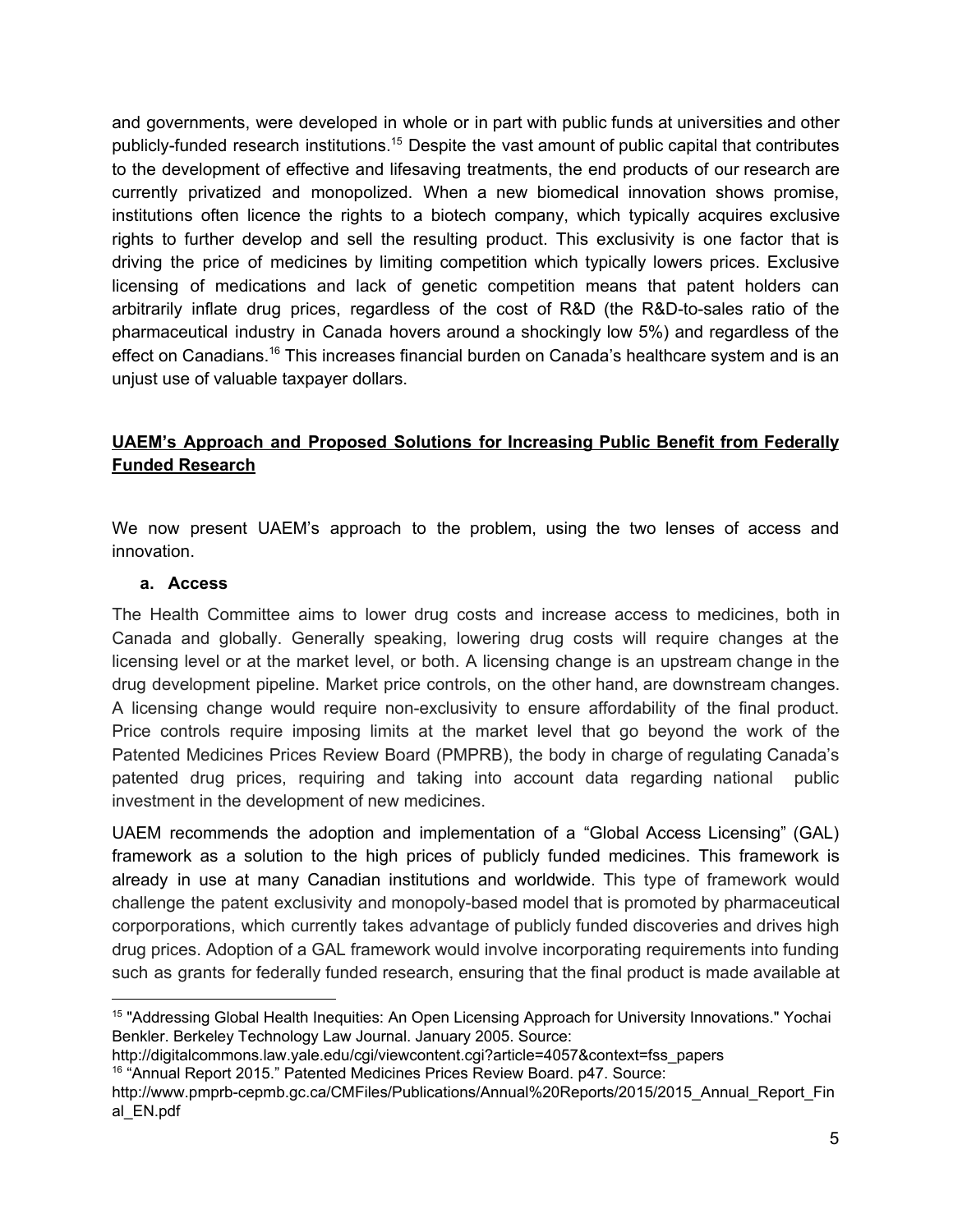an affordable price to the public, and providing a mechanism for enforcement.

In Canada, strengthening requirements of federally-funded research grants could help make many medicines more affordable. We recommend that the CIHR make grant funding conditional on the inclusion of patent clauses that guarantee end-product affordability in Canada, with prices no higher than those determined by the PMPRB comparative standards. For products already on the market, or already in development with public R&D funding, conditions should be created that trigger march-in rights, royalty-free rights, or government use in cases where there is exorbitant pricing, anticompetitive, abusive or unfair practices by a patent holder or licensee.

For patients beyond Canada's borders, federally-funded biomedical R&D grants should include terms and conditions that require affordability and availability of products in low- and middle-income countries, such as non-enforcement of patents in these countries so as to allow local, generic competition.

These conditions would have two immediate benefits:

- First, other researchers and innovators, or even organizations and institutions would be able to use the biomedical research to develop the same product. Non-exclusive licensing ensures that several companies can make use of the biomedical research while preventing monopolies that enable the price gouging practices currently seen in Canada and abroad.
- Second, other researchers would be able to use the biomedical research to continue to innovate, using the information to continue to push the research landscape further, potentially developing more treatments at a faster rate than our current system allows.

A GAL condition would be a large stride for Canada in removing cost-related barriers to access to biomedical innovations for the Canadian public. It would also allow Canada to contribute to reducing drug prices outside of Canada, achieving the government goals of increasing the presence of Canadian products in foreign markets and improving the quality of development assistance and aid.

# **b. Innovation**

Biomedical innovation is an essential focus of the federal government's investment in science and technology. A GAL framework would play a part not only in improving access to the health technologies developed with federal public research dollars, but also in ensuring that patents and other intellectual property monopolies do not act as a barrier to further biomedical innovation. While a simple reform, a GAL framework has the potential to positively affect the lives of millions of Canadians and people worldwide by ensuring that they benefit fully from publicly-funded research.

UAEM's second proposed solution is regular assessment of the distribution of CIHR research dollars. This would help ensure that Canada's research priorities are in line with Canadian and global disease burdens. This would better equip Canada's health systems to make progress in challenging national areas like tuberculosis and to improve Canada's standing as an international health champion in providing solutions to international epidemics like Ebola and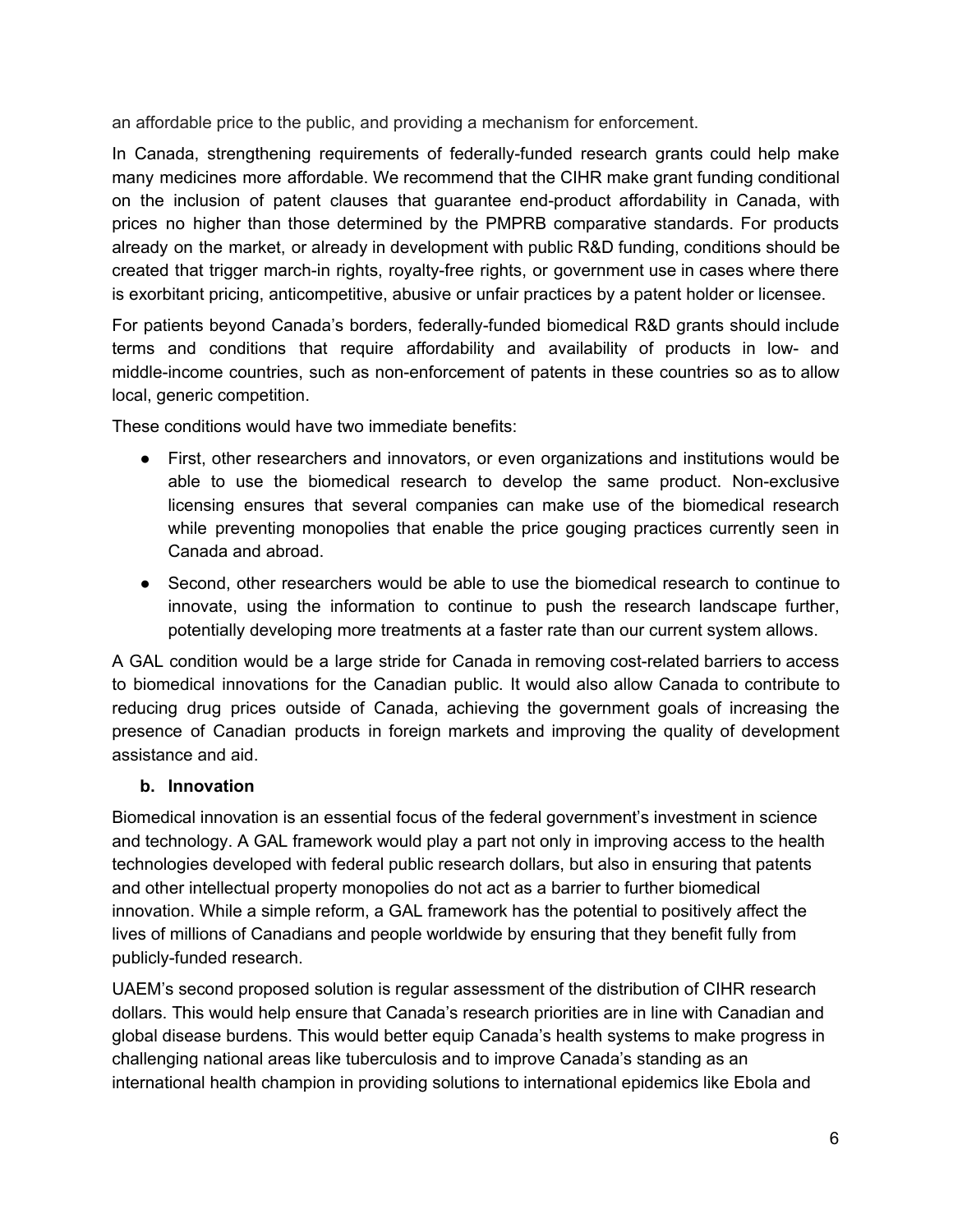antimicrobial resistance.

Given the Canadian government's historical commitment to addressing the access to medicines crisis, including examples such as the Canadian Access to Medicines Regime, this would mark an important point of leadership by Canada on both the domestic and international stage.

# **Our Solutions in Practice (Global Access Licensing Spotlight)**

The solutions that UAEM proposes above are already in practice both nationally and internationally. To effect meaningful change, they require more broad scale implementation by the Canadian federal government.

Canadian institutions have already adopted a GAL framework. Since 2007, the University of British Columbia has committed to implementing Global Access Principles (resembling UAEM's proposed Global Access Licensing Framework)<sup>17</sup>,<sup>18</sup>. The University states that improving fair access to technologies will "generate significant social impact" of the research that is being done at the University, extending the impact of research findings to all socioeconomic classes. In this case, the use of GAL in biomedical research enables the equitable pricing of medicines, easing the burden on our healthcare system and promoting access to medicines for all Canadians. Grand Challenges Canada implemented a Global Access Policy in 2012 to protect patient access to end products by ensuring that intellectual property does not act as a barrier to further research. Their Global Access Policy requires one of: "a) a non-exclusive license agreement for the use of intellectual property and other outputs related to the grant; b) a general commitment to global access; and/or, c) a separate global access agreement that will detail how knowledge will be disseminated broadly, how intellectual property and other know-how will be protected in furtherance of global access, and how commercialization will be achieved in accordance with global access, among other things."<sup>19</sup>

GAL is also used outside of Canada. More than 30 universities worldwide have adopted policies on global access licensing, including Yale University and Johns Hopkins in the US, and the University of Oxford and Charité-Berlin in Europe. In Brazil, the province of São Paulo has implemented the São Paulo Provincial Innovation Law, requiring publicly-funded institutions to ensure that inventions relevant to the public interest are not monopolized via exclusive licensing and technology transfer agreements.

# **As a Champion of Global Access Licensing, Canada Can Take the Global Lead on Public Benefits of Federally-Funded Research**

<sup>&</sup>lt;sup>17</sup> "UBC Global Access Principles." The University of British Columbia. Source:

https://uilo.ubc.ca/technology-transfer/ubc-global-access-principles

<sup>&</sup>lt;sup>18</sup> "Global Access Licensing Framework." Universities Allied for Essential Medicines. Source:

https://uaem.org/our-work/global-access-licensing-framework/

<sup>&</sup>lt;sup>19</sup> "Global Access Policy." Grand Challenges Canada. Source:

http://www.grandchallenges.ca/wp-content/uploads/globalaccesspolicy\_2012Apr04\_EN.pdf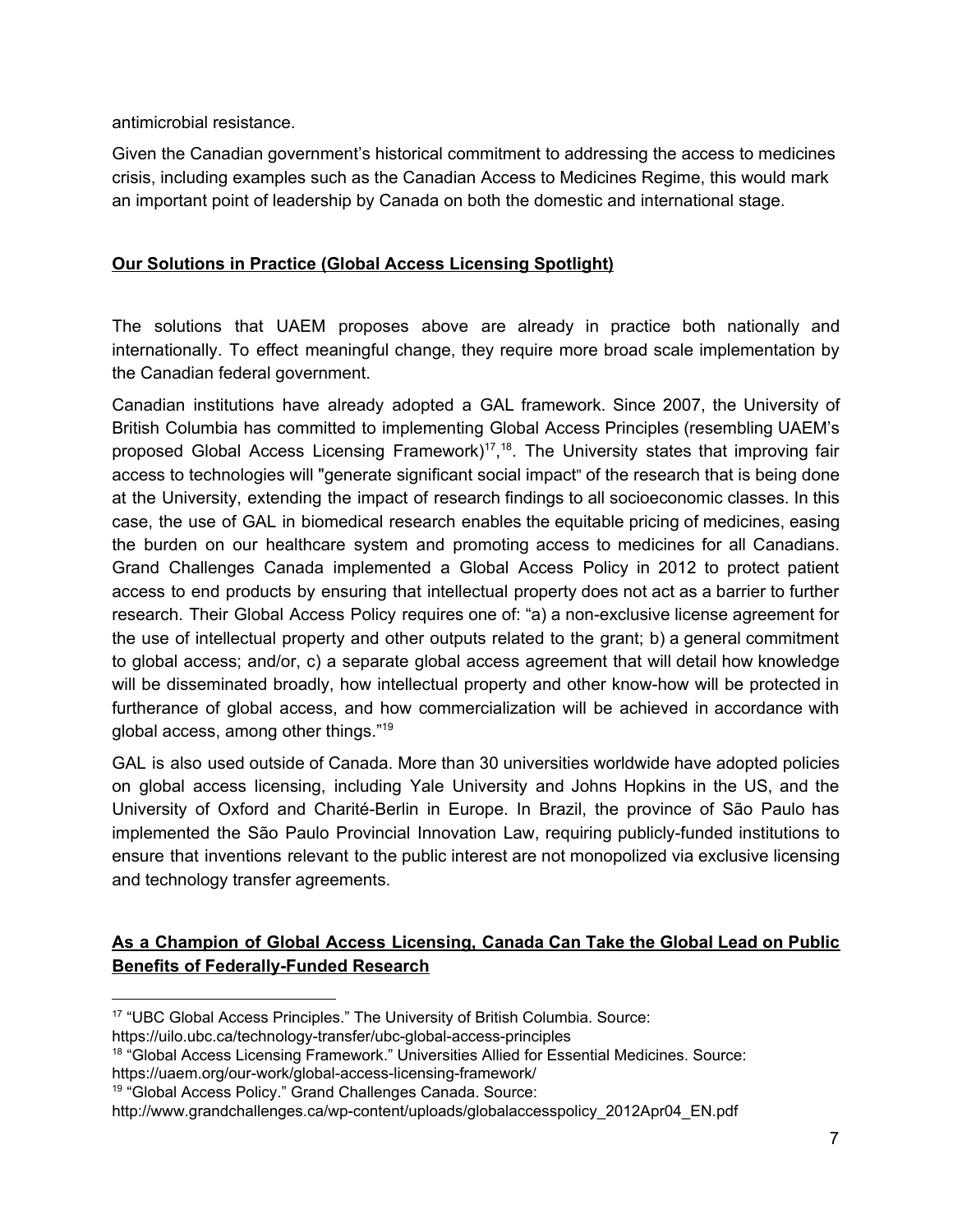Internationally, the practice of non-exclusive licensing is supported by the World Health Organization (WHO) and, most recently, the UN Secretary-General's High-Level Panel on Access to Medicines. As per UAEM's recommendation, the 2016 High-Level Panel report endorses non-exclusive licensing and strongly encourages national public interest conditions on public grants to research institutions.<sup>20</sup> As one indicator of a specific opportunity where Canada can lead, the 2018 World Health Assembly agenda addressed the global shortage of, and access to, medicines and vaccines. $21$  It was decided at the meeting in May that the WHO would draft a "roadmap" to increase access to medicines and vaccines globally, taking into account the impact of intellectual property protection on prices.<sup>22</sup>

UAEM asserts that reform that incorporates a global access licensing policy for publicly funded research would be well received by the international community. This is an unparalleled opportunity for Canada to set a precedent on the international stage, as it would be the first country to legislate that federally funded biomedical research is conditional on non-exclusive, global-access licensing, prioritising affordability. This would demonstrate Canada's commitment to and leadership in equitable access to medicines, starting in Canada and spreading worldwide. Canadian innovation would be affordable to Canadians and people all around the world, with life-saving impact.

# **Closing Remarks**

From the development of insulin in 1922, to the production of an Ebola vaccine in 2014, Canadian labs and researchers have a long legacy of producing groundbreaking biomedical research with international implications. While these discoveries contribute to an ever-growing body of research in Canada, if constituents do not benefit from the CIHR's investments in health research, the work done by our scientists is limited to only those who have the luxury to afford it, despite their taxpayer dollar investments. But life-saving medicines are not a luxury.

The solution to inflated drug prices is clear: non-exclusive global access licensing provides a mechanism for universities and other research institutions to allow multiple developers open access to federally funded biomedical research. This means that medications are produced more cost effectively, distributed to populations more quickly, and ultimately, delivered to Canadians to improve health outcomes. Global access licensing drives down the cost of medications via competition in the drug development space, while keeping patient needs at the

<sup>21</sup> "Agenda." World Health Organisation. May 2018. Source:

<sup>&</sup>lt;sup>20</sup> The United Nations Secretary General's High Level Panel on Access to Medicines Report. September 2016. Source: http://www.unsgaccessmeds.org/final-report/

http://apps.who.int/gb/ebwha/pdf\_files/WHA71/A71\_1Rev2-en.pdf

 $22$  "WHA Agrees on Drafting of Roadmap for Access to Medicines and Vaccines." May 2018. IP Watch. Source:

http://www.ip-watch.org/2018/05/24/wha-agrees-drafting-roadmap-access-medicines-vaccines-us-blasts-c ompulsory-licences/